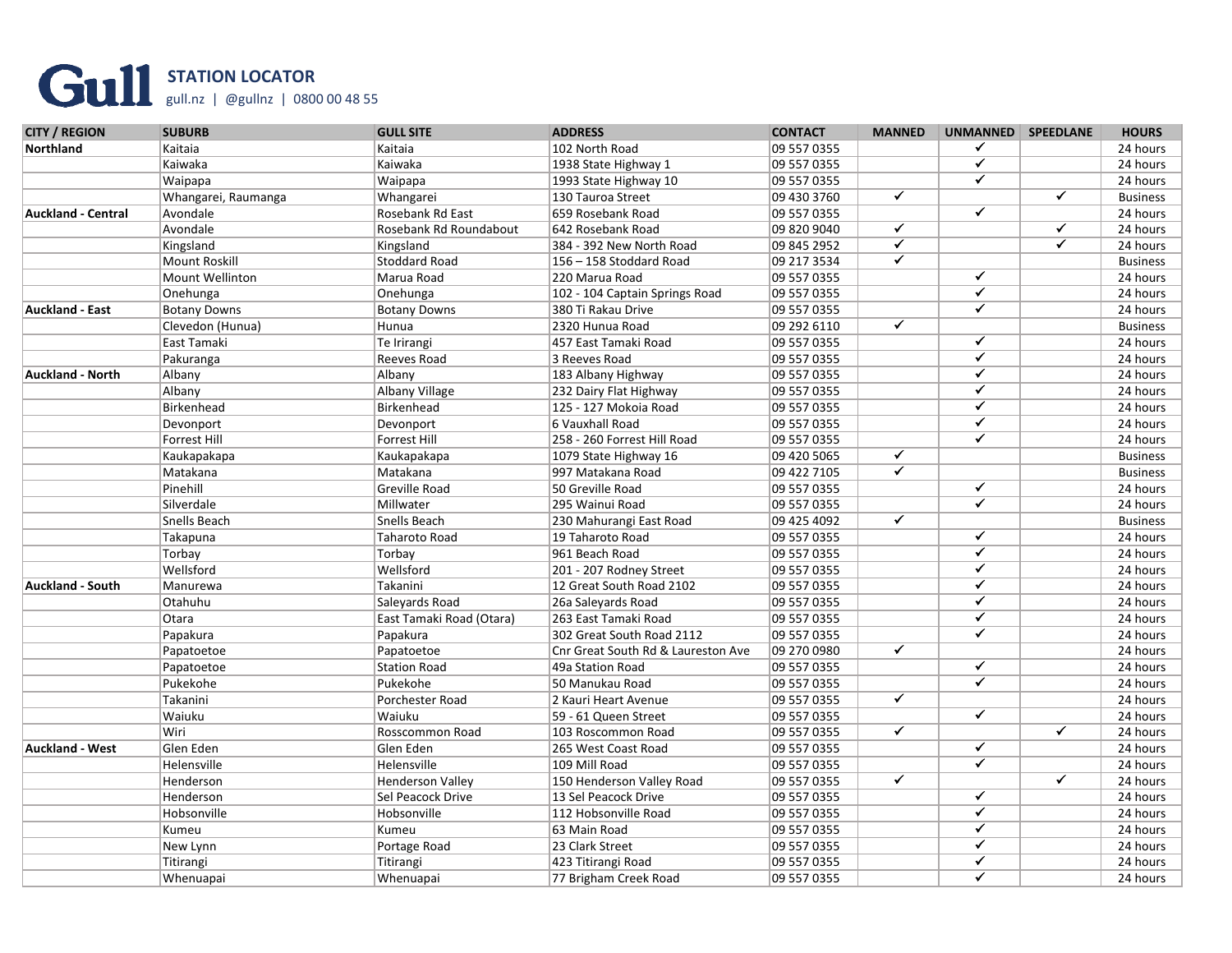| <b>CITY / REGION</b> | <b>SUBURB</b>          | <b>GULL SITE</b>       | <b>ADDRESS</b>                    | <b>CONTACT</b> | <b>MANNED</b>           | UNMANNED SPEEDLANE      |                         | <b>HOURS</b>    |
|----------------------|------------------------|------------------------|-----------------------------------|----------------|-------------------------|-------------------------|-------------------------|-----------------|
| Waikato              | Atiamuri               | Atiamuri               | 6457 State Highway 1              | 09 557 0355    |                         | ✓                       |                         | 24 hours        |
|                      | Eureka                 | Eureka (Eureka Motors) | 1291 State Highway 26             | 07 824 1773    | $\overline{\checkmark}$ |                         |                         | <b>Business</b> |
|                      | Hampton Downs          | <b>Hampton Downs</b>   | 1 Old Hampton Downs Road          | 09 557 0355    |                         | $\checkmark$            |                         | 24 hours        |
|                      | Matamata               | Matamata               | 1 Tower Road                      | 078886923      | $\overline{\checkmark}$ |                         | $\overline{\checkmark}$ | <b>Business</b> |
|                      | Morrinsville           | Morrinsville           | 91 Studholme Street               | 07 889 6877    | $\overline{\checkmark}$ |                         |                         | <b>Business</b> |
|                      | Ngatea                 | Ngatea                 | 44 Orchard West Road              | 09 557 0355    |                         | $\overline{\checkmark}$ |                         | 24 hours        |
|                      | Paeroa                 | Paeroa                 | 146 Normanby Road                 | 07 862 7572    | $\checkmark$            |                         |                         | <b>Business</b> |
|                      | Pokeno                 | Pokeno                 | 68-72 Great South Road            | 09 557 0355    |                         | $\checkmark$            |                         | 24 hours        |
|                      | Te Kuiti               | Te Kuiti               | 70 - 72 Te Kumi Road SH3          | 09 557 0355    |                         | $\checkmark$            |                         | 24 hours        |
|                      | Tokoroa                | Tokoroa                | 16 Bridge Street                  | 09 557 0355    |                         | $\checkmark$            |                         | 24 hours        |
|                      | Tuakau                 | Tuakau                 | 118 Bollard Road                  | 09 557 0355    |                         | $\checkmark$            |                         | 24 hours        |
|                      | Waihi                  | Waihi                  | 56-58 Kenny Street                | 09 557 0355    |                         | ✔                       |                         | 24 hours        |
|                      | Whitikahu              | Whitikahu              | 644 Whitikahu Road                | 07 824 4855    | $\overline{\checkmark}$ |                         |                         | <b>Business</b> |
| Coromandel           | Tairua                 | Tairua                 | 231 Main Road                     | 07 864 8519    | $\overline{\checkmark}$ |                         |                         | <b>Business</b> |
|                      | Thames                 | Thames                 | 208 Pollen Street                 | 07 868 8362    | $\overline{\checkmark}$ |                         |                         | <b>Business</b> |
|                      | Whitianga              | Whitianga              | 5 Monk Street                     | 07 866 5485    | $\overline{\checkmark}$ |                         |                         | <b>Business</b> |
| Hamilton             | Frankton               | Norton Road            | 104 Norton Road                   | 09 557 0355    |                         | $\overline{\checkmark}$ |                         | 24 hours        |
|                      | Melville               | Melville               | 82 - 84 Ohaupo Road               | 09 557 0355    |                         | $\overline{\checkmark}$ |                         | 24 hours        |
|                      | Te Rapa                | Te Rapa                | 720 Te Rapa Road                  | 09 557 0355    |                         | $\checkmark$            |                         | 24 hours        |
|                      | Enderley               | Tramway                | 99 Fifth Avenue                   | 09 557 0355    |                         | $\checkmark$            |                         | 24 hours        |
| <b>Taupo</b>         | Taupo                  | Rifle Range Road       | 106 Rifle Range Road              | 09 557 0355    |                         | ✔                       |                         | 24 hours        |
| <b>Bay of Plenty</b> | Edgecumbe              | Edgecumbe              | 31 Bridge Street                  | 07 304 9529    | $\checkmark$            |                         |                         | <b>Business</b> |
|                      | Kawerau                | Kawerau                | 4 Islington Street                | 07 323 8069    | $\overline{\checkmark}$ |                         |                         | <b>Business</b> |
|                      | Opotiki                | Opotiki                | 58 Bridge Street                  | 09 557 0355    |                         | $\checkmark$            |                         | 24 hours        |
|                      | Paengaroa              | Paengaroa              | Cnr State Highway 33 & Lemon Road | 07 533 1344    | ✓                       |                         |                         | <b>Business</b> |
|                      | Taneatua               | Taneatua               | 69 Tuhoe Street                   | 07 3129394     | $\overline{\checkmark}$ |                         |                         | <b>Business</b> |
|                      | Te Puke                | Te Puke                | 269 Jellicoe Street               | 09 557 0355    |                         | $\overline{\checkmark}$ |                         | 24 hours        |
|                      | Whakatane              | Landing Road           | 7 Landing Road                    | 09 557 0355    |                         | $\overline{\checkmark}$ |                         | 24 hours        |
| Rotorua              | Koutu                  | Lake Road              | 112 Lake Road                     | 09 557 0355    |                         | $\overline{\checkmark}$ |                         | 24 hours        |
|                      | Lynmore                | Te Ngae Road           | 342 Te Ngae Road                  | 09 557 0355    |                         | $\overline{\checkmark}$ |                         | 24 hours        |
|                      | Mangakakahi            | <b>Edmund Road</b>     | 38 Edmund Road                    | 07 348 7895    | $\overline{\checkmark}$ |                         |                         | <b>Business</b> |
|                      | Ngongotaha             | Ngongotaha             | 142 Ngongotaha Road               | 07 357 4589    | $\overline{\checkmark}$ |                         |                         | <b>Business</b> |
|                      | Waiotapu               | Waiotapu               | 2490 State Highway 5, RD3         | 07 366 6111    | $\overline{\checkmark}$ |                         |                         | <b>Business</b> |
| Tauranga             | Bethlehem              | Bethlehem              | 2 Te Paeroa Road                  | 09 557 0355    |                         | $\overline{\checkmark}$ |                         | 24 hours        |
|                      | <b>Hewletts Road</b>   | <b>Hewletts Road</b>   | 131 Hewletts Road                 | 07 574 2975    | $\overline{\checkmark}$ |                         | $\overline{\checkmark}$ | 24 hours        |
|                      | <b>Hocking Street</b>  | <b>Hocking Street</b>  | 122 Hewletts Road                 | 09 557 0355    |                         | $\overline{\checkmark}$ |                         | 24 hours        |
|                      | Oropi                  | Oropi (Waimapu Motors) | 237 Oropi Road                    | 07 543 1980    | ✓                       |                         |                         | <b>Business</b> |
|                      | Papamoa Beach          | Papamoa                | 230 Parton Road                   | 09 557 0355    |                         | ✔                       |                         | 24 hours        |
|                      | Parkvale               | Merivale               | 389 Fraser Street                 | 09 557 0355    |                         | $\checkmark$            |                         | 24 hours        |
|                      | Tauriko                | Tauriko                | 757 State Highway 29              | 09 557 0355    |                         | ✔                       |                         | 24 hours        |
|                      | Whakamaramara, Te Puna | Whakamaramara          | 1113 Tauranga West Road           | 09 557 0355    |                         | $\checkmark$            |                         | 24 hours        |
| Gisborne             | Gisborne               | Gisborne               | 53 Awapuni Road                   | 09 557 0355    |                         | ✔                       |                         | 24 hours        |
| Hawke's Bay          | Hastings, Frimley      | Omahu Road             | 814 Omahu Road                    | 06 873 4033    | $\overline{\checkmark}$ |                         | $\overline{\checkmark}$ | 24 hours        |
|                      | Hastings, Mayfair      | Mayfair                | 1000 Karamu Road North            | 09 557 0355    |                         | $\checkmark$            |                         | 24 hours        |
|                      | Napier                 | Taradale               | 2 Taradale Road                   | 09 557 0355    |                         | $\checkmark$            |                         | 24 hours        |
|                      | Waipukurau             | Waipukurau             | 15 Herbert Street                 | 09 557 0355    |                         | $\checkmark$            |                         | 24 hours        |
| Taranaki             | Hawera                 | Hawera                 | 256 Waihi Road SH                 | 09 557 0355    |                         | $\checkmark$            |                         | 24 hours        |
|                      | New Plymouth           | New Plymouth           | 107 - 127 Leach Street            | 09 557 0355    |                         | $\checkmark$            |                         | 24 hours        |
| Manawatu-Wanganui    | Feilding               | Feilding               | 62 Awahuri Feilding Road          | 06 323 4252    | $\overline{\checkmark}$ |                         |                         | <b>Business</b> |